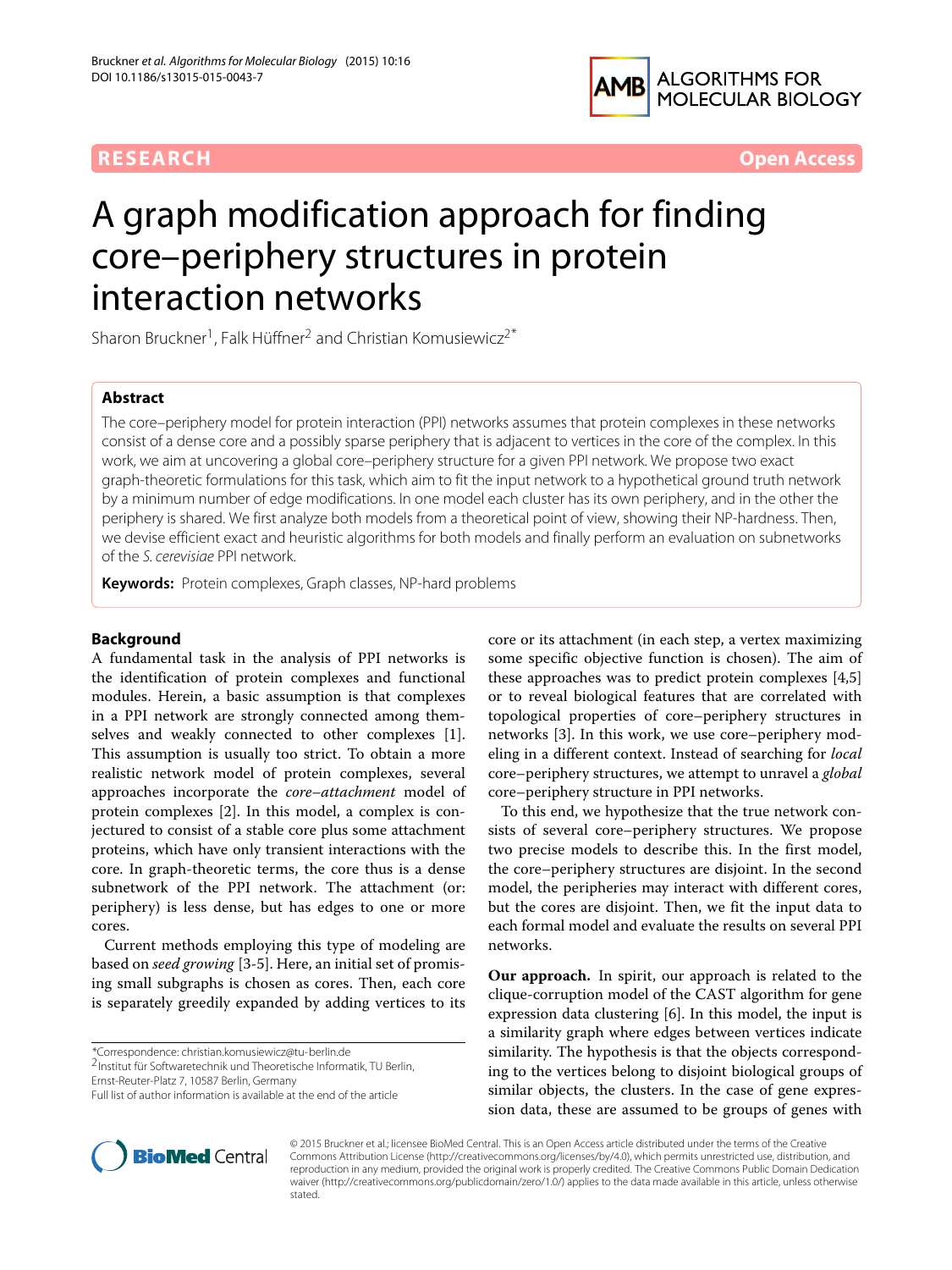the same function. Assuming perfect measurements, the similarity graph is a cluster graph.

# **Definition 1.** *A graph G is a cluster graph if each connected component of G is a clique.*

Because of stochastic measurement noise, the input graph is not a cluster graph. The task is to recover the underlying cluster graph from the input graph. Under the assumption that the errors are independent, the most likely cluster graph is one that disagrees with the input graph on a minimum number of edges. Such a graph can be found by applying a minimum number of edge modifications (that is, edge insertions or edge deletions) to the input graph. This paradigm directly leads to the optimization problem CLUSTER EDITING [\[7-](#page-11-6)[9\]](#page-12-0).

We now apply this approach to our hypothesis that there is a global core–periphery structure in the PPI networks. In both models detailed here, we assume that all proteins of each core interact with each other; this implies that each core is a clique. We also assume that the proteins in the periphery interact only with the cores but not with each other. Hence, the peripheries are independent sets.

In the first model, we assume that ideally the protein interactions give rise to *vertex-disjoint* core–periphery structures, that is, there are no interactions between different cores and no interactions between cores and peripheries of other cores. Then each connected component has at most one core which is a clique and at most one periphery which is an independent set. This is precisely the definition of a split graph.

**Definition 2.** *A graph*  $G = (V, E)$  *is a split graph if*  $V$ *can be partitioned into*  $V_1$  *and*  $V_2$  *such that*  $G[V_1]$  *is an independent set and G*[*V*2] *is a clique.*

We call the vertices in *V*<sup>1</sup> *periphery vertices* and the vertices in  $V_2$  *core vertices*. Note that the partition for a split graph is not always unique. Split graphs have been previously used to model core–periphery structures in social networks [\[10\]](#page-12-1). There, however, the assumption is that the network contains exactly one core–periphery structure. We assume that each connected component is a split graph; we call graphs with this property *split cluster graphs*. Our fitting model is described by the following optimization problem.

SPLIT CLUSTER EDITING

**Input:** An undirected graph  $G = (V, E)$ . **Task:** Transform *G* into a split cluster graph by applying a minimum number of edge modifications.

In our second model, we allow the vertices in the periphery to be attached to an arbitrary number of cores, thereby connecting the cores. In this model, we thus assume that the cores are disjoint cliques and the vertices of the periphery are an independent set. Such graphs are called *monopolar* [\[11\]](#page-12-2).

<span id="page-1-0"></span>**Definition 3.** *A graph is monopolar if its vertex set can be two-partitioned into*  $V_1$  *and*  $V_2$  *such that*  $G[V_1]$ *is an independent set and G*[*V*2] *is a cluster graph. The partition* (*V*1,*V*2) *is called monopolar partition.*

Again, we call the vertices in *V*<sup>1</sup> periphery vertices and the vertices in  $V_2$  core vertices. Our second fitting model now is the following.

```
MONOPOLAR EDITING
```
**Input:** An undirected graph  $G = (V, E)$ . **Task:** Transform *G* into a monopolar graph by applying a minimum number of edge modifications and output a monopolar partition.

Figure [1](#page-2-0) shows an example graph along with optimal solutions for SPLIT CLUSTER EDITING and MONOPO-LAR EDITING and, for comparison, CLUSTER EDITING. Clearly, the models behind SPLIT CLUSTER EDITING and MONOPOLAR EDITING are simplistic and cannot completely reflect biological reality. For example, subunits of protein complexes consisting of two proteins that first interact with each other and subsequently with the core of a protein complex are supported by neither of our models. Nevertheless, our models are less simplistic than pure clustering models that attempt to divide protein interaction networks into disjoint dense clusters. Furthermore, there is a clear trade-off between model complexity, algorithmic feasibility of models, and interpretability.

**Further related work.** In the following, we point to some related work in the literature that is not directly relevant for our algorithms and their evaluation but either considers models of core–periphery structure or optimization problems that are related to SPLIT CLUSTER EDITING or MONOPOLAR EDITING.

Della Rossa et al. [\[12\]](#page-12-3) proposed to compute *core– periphery profiles* that assign to each vertex a numerical *coreness* value. The computation of these values is based on a heuristic random-walk model. Their evaluation showed that the *S. cerevisiae* PPI network exhibits a clear core–periphery structure which significantly deviates from random networks with the same degree distribution. An adaption of the Markov Clustering algorithm MCL that incorporates the core-attachment model for protein complexes was presented by Srihari et al. [\[13\]](#page-12-4).

The SPLIT EDITING problem is closely related to SPLIT CLUSTER EDITING as it asks to transform a graph into a (single) split graph by at most *k* edge modifications. SPLIT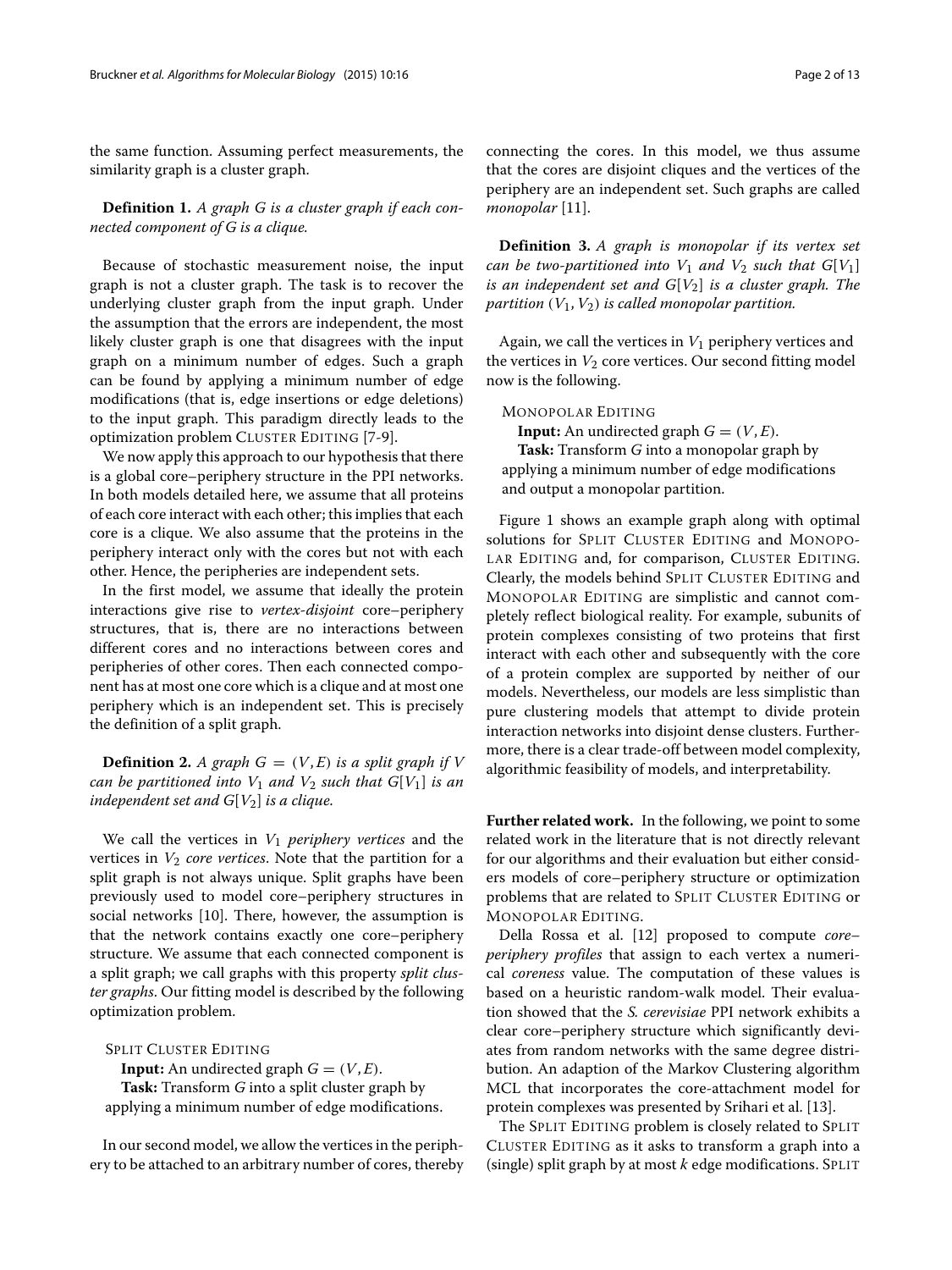

<span id="page-2-0"></span>EDITING is, somewhat surprisingly, solvable in linear time [\[14\]](#page-12-5); in fact, the number of required modifications depends only on the degree sequence. Thus, split graphs are recognizable by their degree sequence. Another problem that is related to CLUSTER EDITING is COGRAPH EDITING which asks to destroy induced *P*4's by modifying at most *k* edges [\[15\]](#page-12-6). COGRAPH EDITING has applications in the computation of phylogenies [\[16\]](#page-12-7). In a cograph, every connected component has diameter at most two; in split cluster graphs every connected component has diameter at most three.

Finally, a further approach of fitting PPI networks to specific graph classes was proposed by Zotenko et al. [\[17\]](#page-12-8) who find for a given PPI network a close chordal graph, that is, a graph without induced cycles of length four or more. The modification operation is insertion of edges. One notable difference is that the algorithm may be unable to construct a chordal graph from the input network [\[17\]](#page-12-8).

**Preliminaries.** We consider undirected simple graphs  $G = (V, E)$  where  $n := |V|$  denotes the number of vertices and  $m := |E|$  denotes the number of edges. The *open neighborhood* of a vertex *u* is defined as  $N(u) :=$  $\{v \mid \{u, v\} \in E\}$ . We denote the *neighborhood of a set U* by  $N(U) := \bigcup_{u \in U} N(u) \setminus U$ . The *subgraph induced by a vertex set S* is defined as  $G[S] := (S, \{(u, v) \in E \mid u, v \in S\}).$ 

One approach to solving NP-hard problems is based on the concept of fixed-parameter tractability [\[18,](#page-12-9)[19\]](#page-12-10). Herein, instances*I* of a problem come along with a parameter *k*, for example the size of a solution. The aim is to obtain a fixed-parameter algorithm, that is, an algorithm with running time  $f(k) \cdot n^{O(1)}$  where *f* depends only on *k*. Such an algorithm is efficient if *k* is small and *f* does not grow too rapidly.

The exponential-time hypothesis (ETH) states that there is a constant  $c > 1$  such that 3-SAT cannot be solved in  $(c - \epsilon)^n$  time for any  $\epsilon > 0$  [\[20\]](#page-12-11). Assuming the ETH, tight running time lower bounds can be shown; a survey on ETH-based running time lower bounds is given by Lokshtanov et al. [\[21\]](#page-12-12). If it is known that a parameterized problem *L* does not admit a  $2^{o(k)} \cdot n^{O(1)}$ -time algorithm (assuming the ETH), then a polynomial-time reduction from this problem to a problem  $L'$  with parameter  $k' =$ *O*(*k*) implies that *L*<sup> $\prime$ </sup> cannot be solved in  $2^{o(k')}\cdot n^{O(1)}$  time (assuming the ETH). Note that the parameter in this case may also be the number of vertices or the number of edges of a graph.

# **Combinatorial properties and complexity**

Before presenting concrete algorithmic approaches for the two optimization problems, we show some properties of split cluster graphs and monopolar graphs which will be useful in the various algorithms. Furthermore, we present computational hardness results for the problems which will justify the use of integer linear programming (ILP) and heuristic approaches.

# <span id="page-2-1"></span>**Split cluster editing**

Each connected component of the solution has to be a split graph. These graphs can be characterized by forbidden induced subgraphs (see Figure [2\)](#page-3-0).

**Lemma 1** ([\[22\]](#page-12-13))**.** *A graph G is a split graph if and only if G does not contain an induced subgraph that is a pair of disjoint edges or a cycle of four or five edges, that is, G is*  $(2K_2, C_4, C_5)$ -free.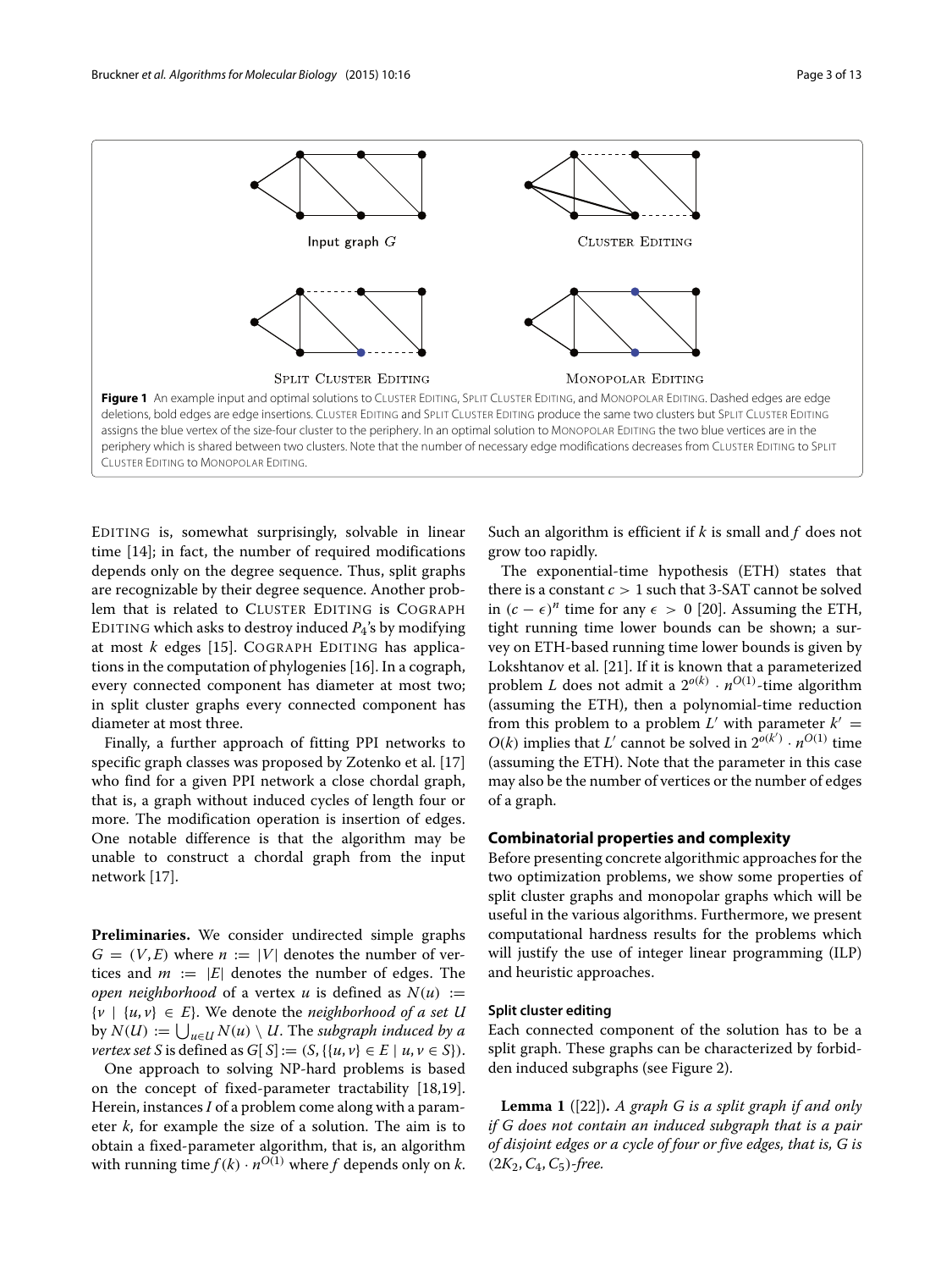

<span id="page-3-0"></span>To obtain a characterization for split cluster graphs, we need to characterize the existence of  $2K_2$ 's within connected components. The following lemma will be useful for this purpose.

<span id="page-3-1"></span>**Lemma 2.** If a connected graph contains a  $2K_2$  as *induced subgraph, then it contains a*  $2K_2 = (V', E')$  *such that there is a vertex v*  $\notin$  *V' that is adjacent to at least one vertex of each*  $K_2$  *of*  $(V', E')$ *.* 

*Proof.* Let *G* contain the  $2K_2$  { $x_1$ ,  $x_2$ }, { $y_1$ ,  $y_2$ } as induced subgraph. Without loss of generality, let the shortest path between any  $x_i, y_j$  be  $P = (x_1 = p_1, p_2, \ldots, p_k = y_1).$ Clearly,  $k > 2$ . If  $k = 3$ , then  $x_1$  and  $y_1$  are both adjacent to  $p_2$ . Otherwise, if  $k = 4$ , then  $\{x_2, x_1 = p_1\}$ ,  $\{p_3, p_4 = y_1\}$ is a  $2K_2$  and  $x_1$  and  $p_3$  are both adjacent to  $p_2$ . Finally, if  $k > 4$ , then *P* contains a  $P_5$  as induced subgraph. The four outer vertices of this  $P_5$  induce a  $2K_2$  whose  $K_2$ 's each contain a neighbor of the middle vertex. П

We can now provide a characterization of split cluster graphs (see Figure [2\)](#page-3-0).

<span id="page-3-2"></span>**Theorem 1.** *A graph G is a split cluster graph if and only if G is a* (*C*4,*C*5, *P*5, *necktie*, *bowtie*)*-free graph.*

*Proof.* Let *G* be a split cluster graph, that is, every connected component is a split graph. Clearly, *G* does not contain a  $C_4$  or  $C_5$ . If a connected component of  $G$  contains a  $P_5$ , then omitting the middle vertex of the  $P_5$  yields a 2*K*2, which contradicts the assumption that the connected component is a split graph. The same argument shows that the graph cannot contain a necktie or bowtie.

Conversely, let *G* be (*C*4,*C*5, *P*5, necktie, bowtie)-free. Clearly, no connected component contains a *C*<sup>4</sup> or *C*5. Assume towards a contradiction that a connected component contains a  $2K_2$  consisting of the  $K_2$ 's  $\{a, b\}$  and  $\{c, d\}$ . Then according to Lemma [2](#page-3-1) there is a vertex *v* which is, without loss of generality, adjacent to *a* and *c*. If no other edges between the  $2K_2$  and  $\nu$  exist, then  $\{a, b, \nu, c, d\}$  is a *P*<sub>5</sub>. Adding exactly one of  $\{b, v\}$  or  $\{d, v\}$  creates a necktie, and adding both edges results in a bowtie. No other edges are possible, since there are no edges between  $\{a, b\}$  and  $\{c, d\}$ .  $\{c, d\}.$ 

This leads to a linear-time algorithm for checking whether a graph is a split cluster graph.

<span id="page-3-4"></span>**Theorem 2.** *There is an algorithm that determines in O*(*n* + *m*) *time whether a graph is a split cluster graph and outputs a forbidden induced subgraph if this is not the case.*

*Proof.* For each connected component, we run an algorithm by Heggernes and Kratsch [\[23\]](#page-12-14) that checks in linear time whether a graph is a split graph, and if not, produces a 2*K*2, *C*4, or *C*5. If the forbidden subgraph is a *C*<sup>4</sup> or  $C_5$ , we are done. If it is a  $2K_2$ , then we find, using the method described in the proof of Lemma [2,](#page-3-1) in linear time an induced  $2K_2$  such that there is a vertex  $\nu$  that is adjacent to at least one vertex in each  $K_2$ . The subgraph induced by this  $2K_2$  plus *v* is either a  $P_5$ , necktie, or bowtie, as shown in the proof of Theorem [1.](#page-3-2) П

In contrast, SPLIT CLUSTER EDITING is NP-hard even in restricted cases. Before proving the hardness, we make the following observation that follows from a simple local improvement argument. It will be used in our hardness proof and also in our algorithms.

<span id="page-3-3"></span>**Observation 1.** *There is an optimal solution to* SPLIT CLUSTER EDITING *such that*

- every degree-one vertex whose neighbor has degree at least two is <sup>a</sup> periphery vertex, and
- no inserted edge is incident with <sup>a</sup> periphery vertex.

**Theorem 3.** SPLIT CLUSTER EDITING *is NP-hard even on graphs with maximum degree 10. Further, it cannot be* solved in  $2^{o(k)} \cdot n^{O(1)}$  or  $2^{o(n)} \cdot n^{O(1)}$  time if the exponential*time hypothesis (ETH) is true.*

*Proof.* We reduce from CLUSTER EDITING:

**Input:** An undirected graph  $G = (V, E)$  and an integer *k*.

**Question:** Can *G* be transformed into a cluster graph by applying at most *k* edge modifications?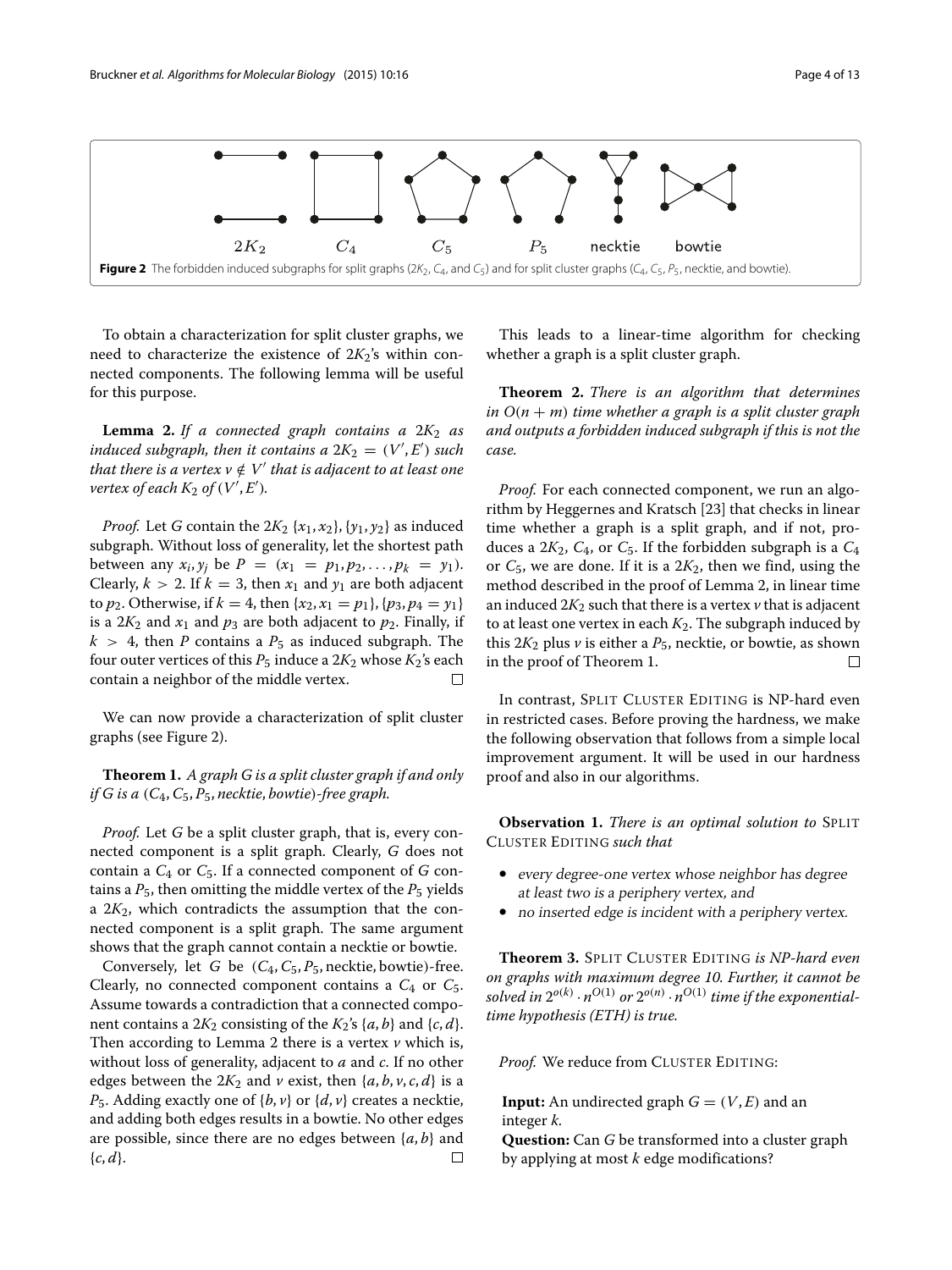CLUSTER EDITING is NP-hard [\[24\]](#page-12-15), even if the maximum degree of the input graph is five [\[25\]](#page-12-16) and it cannot be solved in  $2^{o(k)} \cdot n^{O(1)}$  time assuming ETH [\[25](#page-12-16)[,26\]](#page-12-17).

The reduction works as follows; we assume that the original instance does not contain isolated vertices. Given an instance (*G*, *k*) of CLUSTER EDITING, build a graph  $G' = (V', E')$  that has the same vertices and edges as *G* and  $\deg_G(v)$  additional degree-one vertices attached to each  $v \in V$ .

We show that *G* can be transformed by at most *k* edge modifications into a cluster graph if and only if *G* has a split cluster editing set of size at most *k*. First, if a set *S* of at most *k* edge modifications transforms *G* into a cluster graph  $\tilde{G}$ , then performing the same modifications on G' transforms G' into a split cluster graph *G*˜ : Each connected component of *G*˜ contains a clique *K* of *G* plus deg<sub>*G*</sub>( $\nu$ ) degree-one vertices adjacent to each  $v \in K$ . The set of these degree-one vertices is an independent set.

For the other direction, we show that there is a minimum-cardinality edge modification set S<sup>'</sup> that transforms  $G'$  into a split cluster graph  $G'$ , such that performing *S'* on *G* transforms *G* into a cluster graph. By Observation [1](#page-3-3) and the fact that each vertex in *G* has degree at least one, we can assume that every vertex in  $V' \setminus V$ is a periphery vertex in *G*'. Consider some vertex  $v \in$ *V*. If *v* is a periphery vertex in *G*<sup> $\prime$ </sup>, then all deg<sub>*G*</sub>(*v*) edges between  $\nu$  and  $V' \setminus V$  are deleted (there are no edges between periphery vertices). Then, however, a solution with the same cost is to delete all deg<sub> $G(v)$ </sub> edges between *v* and *V* instead. This solution makes *v* a core vertex with neighbors in  $V'$  only. Hence, we can assume that  $S'$  makes every vertex in  $V$  a core vertex. Since  $\tilde{G}'$ is a split cluster graph, each core is a clique and different cores are disjoint. Hence, S' transforms G into a cluster graph.

This shows the correctness of the reduction. The hardness results follow from the previous hardness results and the fact that the solution size remains the same and that the maximum degree of the constructed graph *G* is exactly twice the maximum degree of *G*.  $\Box$ 

This hardness result motivates the study of algorithmic approaches such as fixed-parameter algorithms or ILP formulations. For example, SPLIT CLUSTER EDITING is fixed-parameter tractable for the parameter number of edge modifications *k* by the following search tree algorithm: Check whether the graph contains a forbidden subgraph. If this is the case, branch into the possibilities to destroy this subgraph. In each recursive branch, the number of allowed edge modifications decreases by one. Furthermore, since the largest forbidden subgraph has five vertices, at most ten possibilities for edge insertions or deletions have to be considered to destroy a

**Theorem 4.** SPLIT CLUSTER EDITING *can be solved in*  $O(10^k \cdot (n+m))$  *time.* 

This result is purely of theoretical interest. With further improvements of the search tree algorithm, practical running times might be achievable.

For example, one could focus on improving the base of the exponential factor by a more elaborate case distinction, either designed manually (e. g. [\[27\]](#page-12-18)) or automatically [\[28\]](#page-12-19). Another approach could be to study parameterized data reduction known as *kernelization* [\[18](#page-12-9)[,19\]](#page-12-10).

## **Monopolar graphs**

The class of monopolar graphs is hereditary, and thus it is characterized by forbidden induced subgraphs. The set of minimal forbidden induced subgraphs, however, is infinite [\[29\]](#page-12-20); for example among graphs with five or fewer vertices, only the wheel  $W_4$  ( $\boxtimes$ ) is forbidden, but there are 11 minimal forbidden subgraphs with six vertices. In contrast to the recognition of split cluster graphs, which is possible in linear time by Theorem [2,](#page-3-4) deciding whether a graph is monopolar is NP-hard [\[30\]](#page-12-21). Algorithmic research is focused on the recognition problem for special graph classes. A fairly general such approach uses a 2-SAT formulation [\[31](#page-12-22)[,32\]](#page-12-23). Thus MONOPOLAR EDITING is NP-hard already for  $k = 0$  edge modifications. As a consequence, it is not fixed-parameter tractable with respect to the number of edge modifications  $k$  unless  $P = NP$  (in contrast to SPLIT CLUSTER EDITING).

## **Solution approaches**

To evaluate our model, it is helpful to obtain optimal solutions to eliminate or at least estimate the systematic bias that might be introduced by heuristics. We use an integer linear programming (ILP) formulation for this. Since it is not able to solve the hardest instances, we also present a heuristic based on simulated annealing.

### **Forbidden subgraph ILP**

<span id="page-4-1"></span>From Theorem [1,](#page-3-2) we can easily derive an ILP formulation for SPLIT CLUSTER EDITING. For each (undirected) pair of vertices  $\{u, v\}$ , we introduce binary variables  $e_{uv}$  indicating whether the edge  $\{u, v\}$  is present in the solution graph. Defining  $\bar{e}_{uv} := 1 - e_{uv}$ , we have

<span id="page-4-0"></span>minimize 
$$
\sum_{\{u,v\} \in E} \bar{e}_{uv} + \sum_{\{u,v\} \notin E} e_{uv}
$$
 subject to  
\n
$$
\sum_{\{u,v\} \in E_F} \bar{e}_{uv} + \sum_{\{u,v\} \notin E_F} e_{uv} \ge 1 \forall (V_F, E_F) \in \mathcal{F},
$$
\n(2)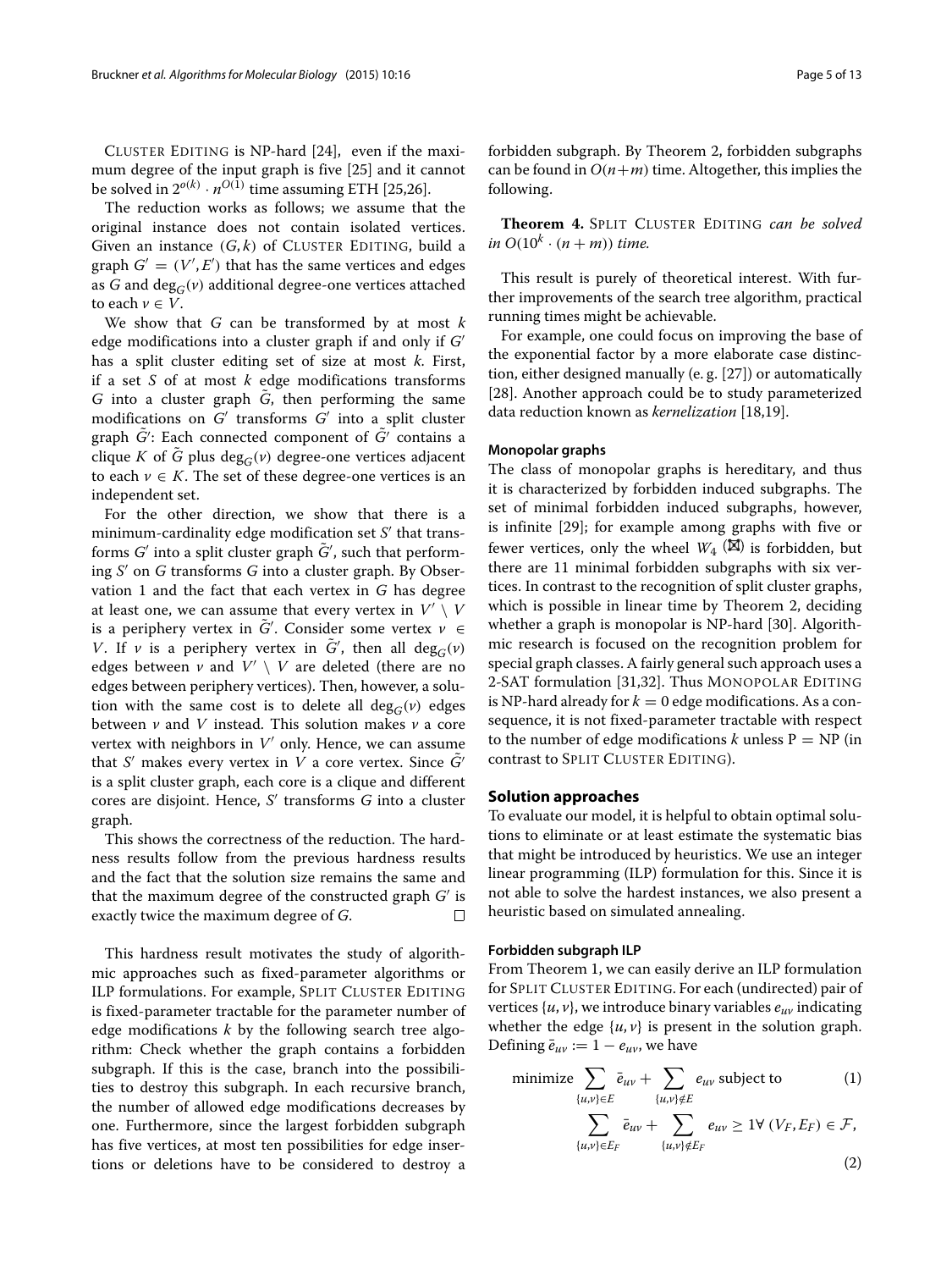where F is the set of forbidden induced subgraphs on *V*. A constraint of type [\(2\)](#page-4-0) forces that at least one edge differs from the forbidden subgraph. Since an *n*-vertex graph may contain  $\Omega(n^5)$  forbidden subgraphs, in practice we use row generation (lazy constraints) and add in a callback only the constraints that are violated; by Theorem [2,](#page-3-4) we can find a violated constraint in linear time.

The effectivity of ILP solvers is largely based on getting good lower bounds from the LP relaxation. A common technique to improve this further is to add *cutting planes*, that is, inequalities that are already implied by any integral solution, but that cut off part of the polytope of the LP relaxation. We can derive some cutting planes by strengthening the forbidden subgraph constraints. For a *C*5, at least two edits are required to obtain a split cluster graph, so we can replace the 1 on the right-hand side by a 2. For a  $P_5$  *uvwxy*, we can use

$$
\bar{e}_{uv} + \bar{e}_{vw} + \bar{e}_{wx} + \bar{e}_{xy} + \frac{1}{2}e_{uw} + e_{vx} + \frac{1}{2}e_{wy} + \frac{1}{2}e_{xu} + \frac{1}{2}e_{yv} \ge 1.
$$
\n(3)

A factor  $\frac{1}{2}$  is permissible for edits that require at least one more edit; for example inserting {*u*,*w*} produces a necktie. The summand *euy* is omitted, since this insertion produces a *C*5, which needs at least two more edits. Similar strengthenings are possible for neckties and bowties.

# **Partition variable ILP**

<span id="page-5-4"></span>Since monopolar graphs have infinitely many forbidden subgraphs, which are NP-hard to find, the forbidden subgraph ILP formulation is not feasible for MONOPOLAR EDITING. We show an alternative formulation based on the observation that if we correctly guess the partition into core and independent set vertices, we can get a simpler forbidden subgraph characterization for both split cluster graphs and monopolar graphs.

<span id="page-5-0"></span>**Lemma 3.** Let  $G = (V, E)$  be a graph and  $C \cup I = V$ *a partition of the vertices. Then G is a split cluster graph with core vertices C and periphery vertices I if and only if G does not contain an edge with both endpoints in I, nor an induced P*<sup>3</sup> *with both endpoints in C.*

*Proof.* "⇒": We show the contraposition. Thus assume that there is an edge with both endpoints in *I* or an induced  $P_3$  with both endpoints in *C*. Then *I* is not an independent set or *C* does not form a clique in each connected component, respectively.

"⇐": We again show the contraposition. If *G* is not a split cluster graph with core vertices *C* and periphery vertices *I*, then it must contain an edge with both endpoints in *I*, or *C* ∩ *H* does not induce a clique for some connected component *H* of *G*. In the first case we are done; in the second case, there are two vertices  $u, v \in C$  in the same connected component with  $\{u, v\} \notin E$ . Consider a shortest path  $(u = p_1, \ldots, p_l = v)$  from *u* to *v*. If it contains a periphery vertex  $p_i \in I$ , then  $p_{i-1}, p_i, p_{i+1}$  forms a forbidden subgraph. Otherwise,  $p_1$ ,  $p_2$ ,  $p_3$  is one.

For annotated monopolar graphs, the situation is even simpler. By Definition [3,](#page-1-0) the two-partition into *C* and *I* exactly demands that *I* is an independent set and *G*[ *C*] is a cluster graph or, equivalently, *P*3-free.

**Lemma 4.** Let  $G = (V, E)$  be a graph and  $C \cup I = V$ *a partition of the vertices. Then G is a monopolar graph with core vertices C and periphery vertices I if and only if it does not contain an edge with both endpoints in I, nor an induced P*<sup>3</sup> *whose vertices are contained in C.*

*Proof.* "⇒": This follows directly from Definition [3.](#page-1-0)

<span id="page-5-6"></span>"⇐": If *G* is not monopolar with core vertices *C* and periphery vertices *I*, then it must contain an edge with both endpoints in *I*, or *G*[ *C*] is not a cluster graph. In the first case we are done; in the second case, there is a  $P_3$ with all vertices in *C*, since that is the forbidden induced subgraph for cluster graphs.  $\Box$ 

From Lemma [3,](#page-5-0) we can derive an ILP formulation for SPLIT CLUSTER EDITING. As before, we use binary variables  $e_{uv}$  indicating whether the edge  $\{u, v\}$  is present in the solution graph. In addition, we introduce binary variables  $c_u$  indicating whether a vertex  $u$  is part of the core. Defining  $\bar{e}_{uv} := 1 - e_{uv}$  and  $\bar{c}_u := 1 - c_u$ , and fixing an arbitrary order on the vertices, we have

$$
\text{minimize } \sum_{\{u,v\} \in E} \bar{e}_{uv} + \sum_{\{u,v\} \notin E} e_{uv} \text{ subject to} \tag{4}
$$

<span id="page-5-5"></span><span id="page-5-3"></span><span id="page-5-2"></span><span id="page-5-1"></span>
$$
c_u + c_v + \bar{e}_{uv} \ge 1 \,\forall u, v \tag{5}
$$

$$
\bar{e}_{uv} + \bar{e}_{vw} + e_{uw} + \bar{c}_u + \bar{c}_w \ge 1 \,\forall u \ne v, v \ne w > u. \tag{6}
$$

Herein, Constraint [\(5\)](#page-5-1) forces that the periphery vertices are an independent set and Constraint [\(6\)](#page-5-2) forces that core vertices in the same connected component form a clique. For MONOPOLAR EDITING, we replace Constraint [\(6\)](#page-5-2) by

$$
\bar{e}_{uv} + \bar{e}_{vw} + e_{uw} + \bar{c}_u + \bar{c}_v + \bar{c}_w \ge 1 \,\forall u \ne v, v \ne w > u
$$
\n(7)

which forces that the graph induced by the core vertices is a cluster graph.

## **Data reduction**

Data reduction (preprocessing) proved very effective for solving CLUSTER EDITING optimally [\[8](#page-11-7)[,9\]](#page-12-0). Indeed, any instance can be reduced to one of at most 2 $k$  vertices [\[33,](#page-12-24)[34\]](#page-12-25), where  $k$  is the number of edge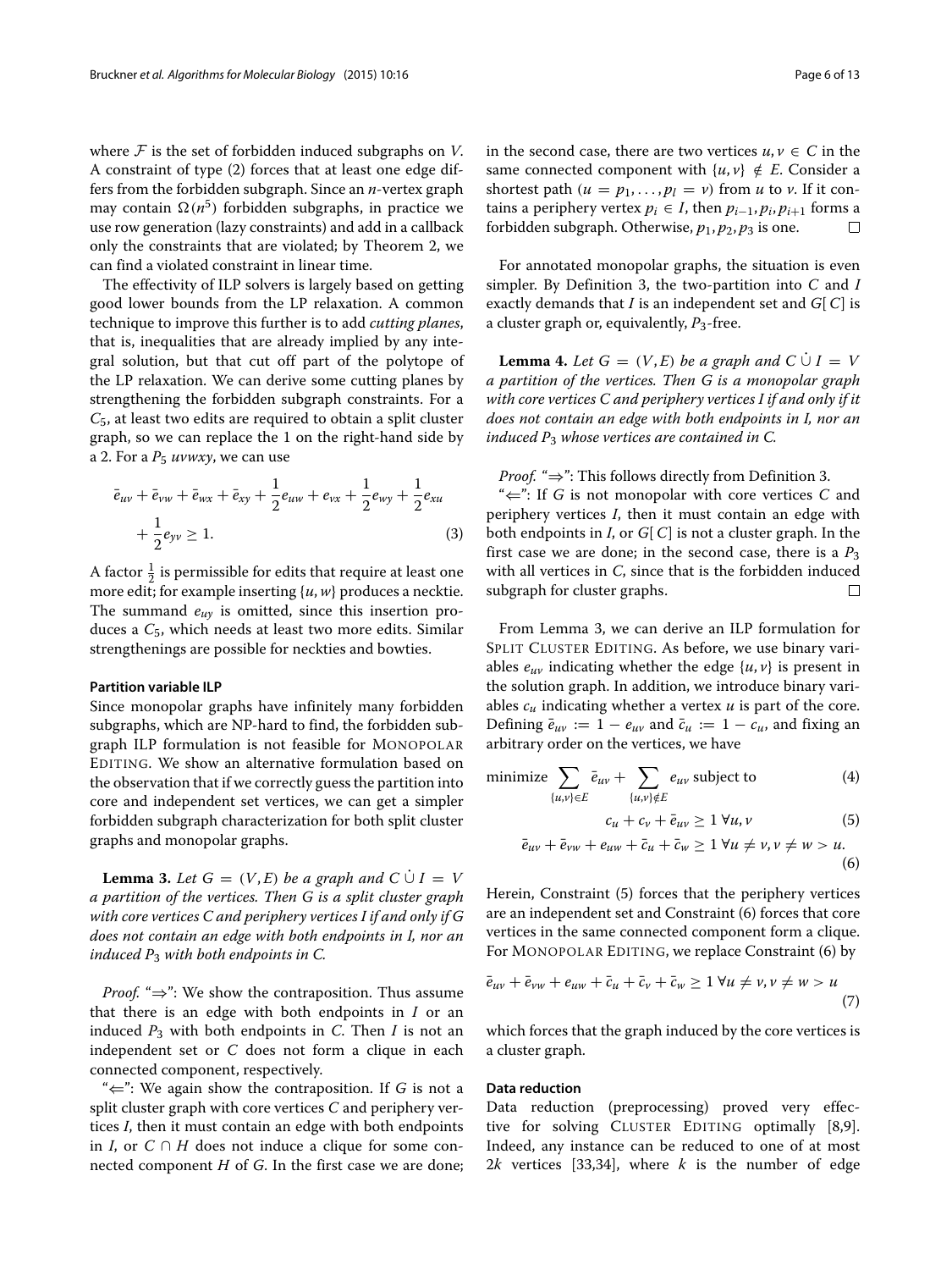modifications. Unfortunately, the data reduction rules we devised for SPLIT CLUSTER EDITING were not applicable to our real-world test instances. However, Observation [1](#page-3-3) allows us to fix the values of some variables of Constraints [\(4\)](#page-5-3) to [\(6\)](#page-5-2) in the partition variable ILP for SPLIT CLUSTER EDITING: if a vertex *u* has only one vertex *v* as neighbor and deg( $\nu$ ) > 1, then set  $c_u = 0$  and  $e_{uw} = 0$ for all  $w \neq v$ . Since our instances have many degree-one vertices, this considerably reduces the size of the ILPs.

## **Heuristics**

The integer linear programming approach is not able to solve the hardest of our instances. Thus, we employ the well-known *simulated annealing* heuristic. This is a local search method, where we try a random modification of our current solution, and accept it if it improves the objective; but to escape local minima, we also accept it with a small probability if it makes the objective worse. More precisely, a change in the objective of  $\Delta$  is accepted with probability  $exp(-\Delta/T)$ , where the factor *T* is reduced over the course of the algorithm down to zero, such that the algorithm initially explores a larger part of the search space, but eventually settles in a local minimum. We restart the simulated annealing algorithm, where each repetition has a fixed number of steps.

For SPLIT CLUSTER EDITING, we start with a clustering where each vertex is a singleton. As random modification, we move a vertex to a cluster that contains one of its neighbors. Since this allows only a decrease in the number of clusters, we also allow moving a vertex into an empty cluster. For a fixed clustering, the optimal number of modifications can be computed in linear time by counting the edges between clusters and computing for each cluster a solution for SPLIT EDITING in linear time [\[14\]](#page-12-5). For MONOPOLAR EDITING, we additionally have a set representing the shared periphery. Accordingly, we allow moving a vertex into another cluster or into the independent set. Here, the optimal number of modifications for a fixed clustering can also be calculated in linear time: all edges in the independent set are deleted, all edges between clusters are deleted, and all missing edges within clusters are added.

# **Experimental results**

We test exact algorithms and heuristics for SPLIT CLUS-TER EDITING (SCE) and MONOPOLAR EDITING (ME) on several PPI networks, and perform a biological evaluation of the modules found. We use three known methods for comparison.

• The algorithm by Luo et al. [\[3\]](#page-11-2) ("LUO" for short) produces clusters with core and periphery, like SCE, but the clusters may overlap and might not cover the whole graph. LUO produces two types of

core–periphery structures, those with a dense core, called k-plex core, and those with a star core. In the comparison, we consider only the structures with k-plex cores, since this model is closer to our models. For periphery, we consider only neighbors of the core (called 1-periphery by Luo et al. [\[3\]](#page-11-2)) and not vertices with distance two to the core (called 2-periphery).

- The SCAN algorithm [\[35\]](#page-12-26), like ME, partitions the graph vertices into "clusters", which we interpret as cores, and "hubs" and "outliers", which we interpret as periphery. SCAN is run with several parameter combinations, obtaining different results. For consistency, we select the results where the clusters have the highest modularity, as reported by the SCAN program itself.
- In addition, we compare the solutions of SCE and ME with optimal solutions of CLUSTER EDITING (CE) (see Section ['Split cluster editing'](#page-2-1) for a formal problem definition). The result of such a solution is a cluster graph and the size-1 clusters of this cluster graph are an independent set. Accordingly, we interpret the size-1 clusters as periphery. We solve CE by a simple ILP with row generation, using the characterization by the forbidden subgraph *P*3.

# **Experimental setup**

**Implementation details.** The ILPs and the simulated annealing heuristic were implemented in C++ and compiled with the GNU g++ 4.7.2 compiler. As ILP solver, we used CPLEX 12.6.0. For both formulations, we use the heuristic solution found after 10 rounds as MIP start. For the forbidden subgraph formulation (Section ['Forbid- den subgraph ILP'](#page-4-1)), in a lazy constraint callback, we find a forbidden subgraph using Theorem [2](#page-3-4) and add the corresponding inequality of type [\(2\)](#page-4-0) to the model. We then delete one of its vertices and try to find another forbidden subgraph, adding up to *n* inequalities per callback.

For the partition variable formulation (Section ['Partition](#page-5-4) [variable ILP'](#page-5-4)), we initially add all independent set con-straints [\(5\)](#page-5-1) and those  $P_3$  constraints ([\(6\)](#page-5-2), [\(7\)](#page-5-5)) for which the vertices  $u$ ,  $v$ ,  $w$  induce a  $P_3$  in the input graph. In a lazy constraint callback, we add violated *P*<sup>3</sup> constraints (usually only a few are needed). These constraints are also used as cutting planes, that is, we already add them in a cutting plane callback when they are violated by the fractional solution. In addition, we use the forbidden subgraphs *C*<sup>4</sup> and *P*<sup>5</sup> for SCE and the forbidden subgraph *W*<sup>4</sup> for ME as cutting planes (Eq. [2\)](#page-4-0). In the cutting plane callbacks, we add the 500 inequalities which are violated the most, if the violation is at least 0.3 (these parameters were heuristically determined).

In the simulated annealing heuristic, we use 20,000 steps and an initial  $T_0 = 1$ , and restart the procedure 100 times.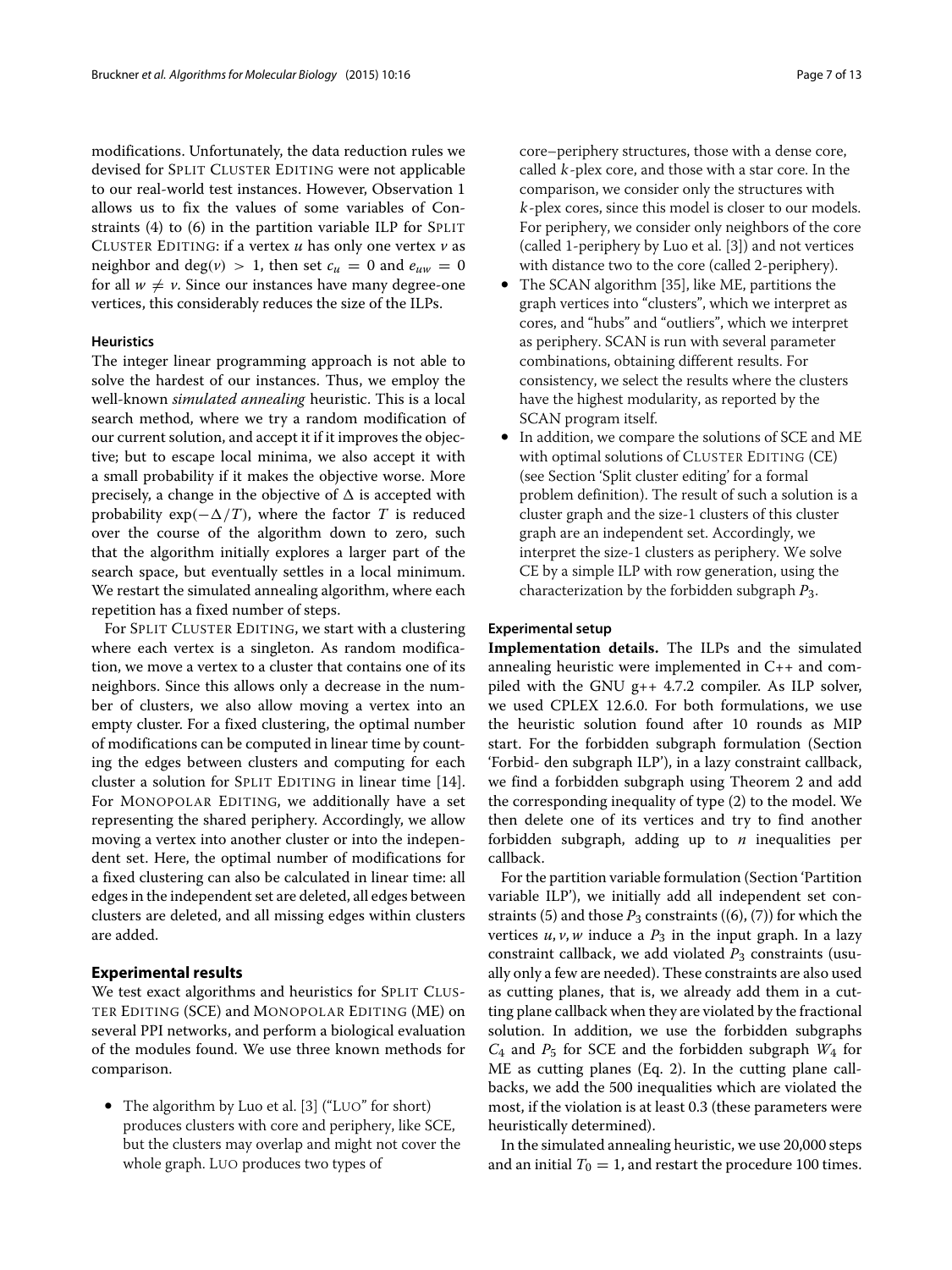The test machine is a 4-core 3.6 GHz Intel Xeon E5- 1620 (Sandy Bridge-E) with 10 MB L3 cache and 64 GB main memory, running Debian GNU/Linux 7.0. CPLEX was allowed to use up to 8 threads, and we report wall clock times.

**Data.** For comparison of the algorithms, we first use random graphs, where each possible edge is present with probability *p*, to examine variability of running times and limits of feasibility. For more realistic data, we generate subnetworks of the *S. cerevisiae* (yeast) protein interaction network from BioGRID [\[36\]](#page-12-27). Our networks contain only physical interactions. For each Gene Ontology (GO) term in the annotations of the *Saccharomyces* Genome Database (SGD) [\[37\]](#page-12-28), we extract the subnetwork induced by only those proteins that are annotated with this term. We omit networks with fewer than 30 vertices (these can all be solved in less than one second). This yields 178 graphs with up to 2198 vertices, with a median of 66 vertices and 226 edges.

For the biological evaluation, we focus on three particular subnetworks, corresponding to three essential processes: cell cycle, translation, and transcription.<sup>a</sup> These are important subnetworks known to contain complexes. Table [1](#page-7-0) shows some properties of these networks.

**Biological evaluation.** We evaluate our results using the following measures. First, we examine the coherence of the GO terms in our modules using the semantic similarity score calculated by G-SESAME [\[38\]](#page-12-29). We use this score to test the hypothesis that the cores are more stable than the peripheries. If the hypothesis is true, then the GO terms within a core should be more similar than the GO terms in the periphery. Hence, the pairwise similarity score within the core should be higher than in the periphery. We test only terms relating to process, not function, since proteins in the same complex play a role in the same biological process. Since ME, SCAN, and CE return multiple cores and only a single periphery, we assign to each cluster *C* its neighborhood *N*(*C*) as periphery. We consider only clusters with at least two core vertices and one periphery vertex.

Next, we compare the resulting clusters with known protein complexes from the CYC2008 database [\[39\]](#page-12-30). Since

<span id="page-7-0"></span>

|  |  | Table 1 Input properties of the process networks |  |  |  |
|--|--|--------------------------------------------------|--|--|--|
|--|--|--------------------------------------------------|--|--|--|

the networks we analyze are subnetworks of the larger yeast network, we discard for each network the CYC2008 complexes that have less than 50% of their vertices in the current subnetwork, restrict them to proteins contained in the current subnetwork, and then discard those with fewer than three proteins. We test the overlap between the algorithm results and these complexes, treating the complexes as the "ground truth". We expect that the cores mostly correspond to complexes and that the periphery may contain complex vertices plus further vertices.

# **Results**

## *Random networks*

Figure [3](#page-8-0) shows running times for random graphs using the fastest ILP version (using partition variables and cutting planes). Each box represents 25 runs. For SCE, running times show large variation (note the logarithmic scale). Density  $p = 0.3$  here yields harder instances than either denser or sparser instances. Already for  $n = 22$ , two instances with  $p = 0.3$  could not be solved with available memory, although another one takes only three seconds. For ME and  $p = 0.1$  or  $p = 0.3$ , there are fewer outliers and the instances can be solved much quicker than for the SCE model. Running times and variance of running time seem to increase monotonously with density, however. Thus, for  $p = 0.5$  SCE could be solved quicker than ME.

The heuristic optimally solves SCE for all instances with known optimal solution; for ME, it is off by one for five instances.

#### *PPI subnetworks*

Figure [4](#page-8-1) shows running times for the different ILP approaches on PPI subnetworks. Overall, we can observe that these instances are much easier than the random graph instances. For SCE with the forbidden subgraph formulation, we see that the strengthened inequalities such as Constraint [\(3\)](#page-5-6) allow to solve more instances, and that using the  $P_5$  (in our instances the most frequent forbidden subgraph) not only as a forbidden subgraph but also as a cutting plane further improves running time. However, neither version is as effective as the partition variable formulation. Here, using forbidden subgraphs as cutting planes has less effect, solving only one more instance.

|               | n   | m    | $n_{\text{lcc}}$ | $m_{\text{lcc}}$ |  |    | Ac   | Ιa   |  |  |  |
|---------------|-----|------|------------------|------------------|--|----|------|------|--|--|--|
| Cell cycle    | 96  | 797  | 192              | 795              |  | 48 | 6.3  | 1151 |  |  |  |
| Transcription | 215 | 786  | 198              | 776              |  | 54 |      | 1479 |  |  |  |
| Translation   | 188 | 2352 | 186              | 2351             |  | 88 | 27.4 | 174  |  |  |  |

Here, *n* is the number of proteins, without singletons, and *m* is the number of interactions;  $n_{\text{lcc}}$  and  $m_{\text{lcc}}$  are the number of proteins and interactions in the largest connected component; *C* is the number of CYC2008 complexes with at least 50% and at least three proteins in the network, *p* is the number of network proteins that do not belong to these complexes, and *A<sub>C</sub>* is the average complex size. Finally, *i<sub>g</sub>* is the number of genetic interactions between proteins without physical interaction.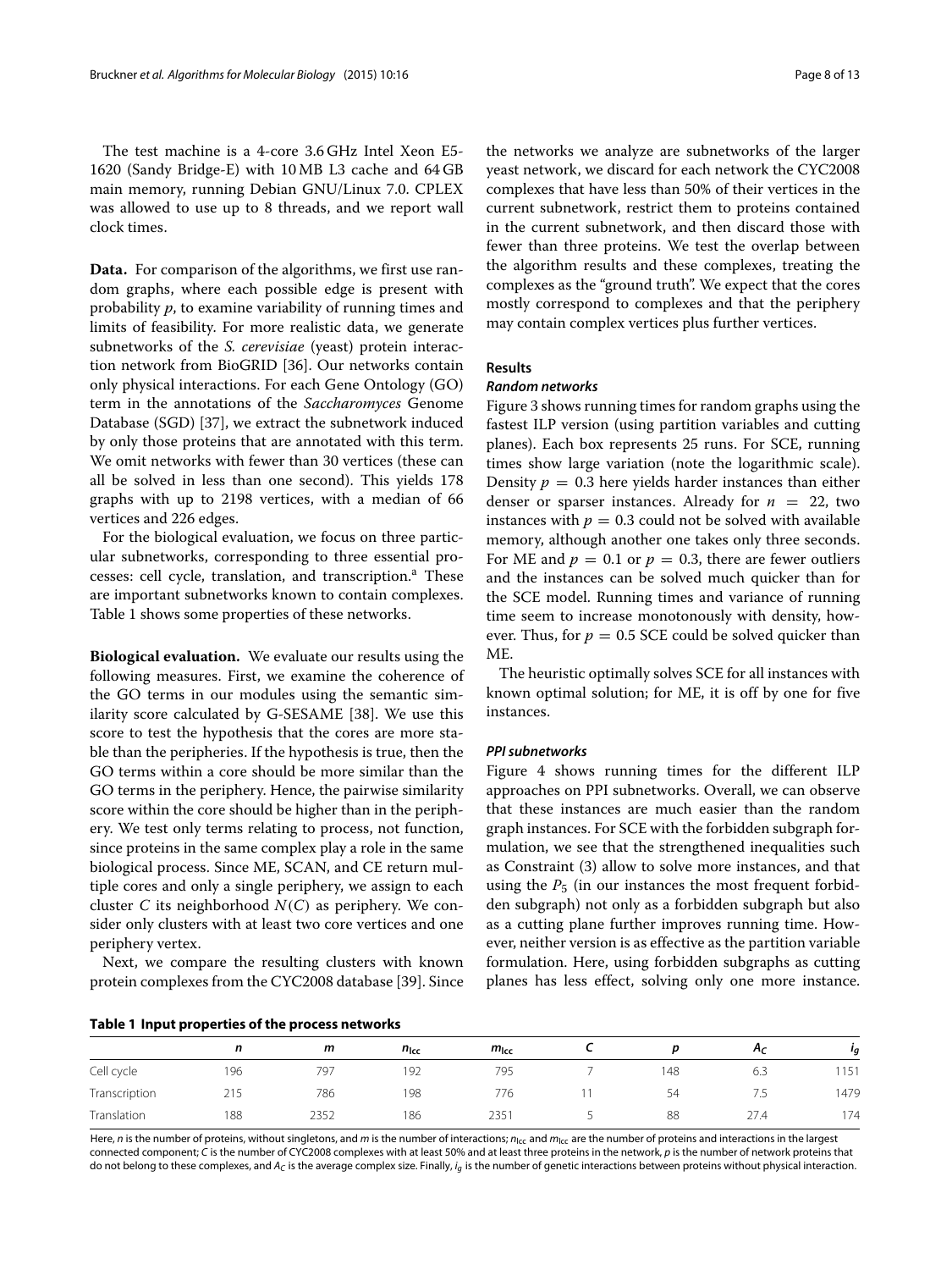

<span id="page-8-0"></span>This is probably because adding the initial constraints ([\(5\)](#page-5-1) to [\(7\)](#page-5-5)) already produces a fairly tight relaxation. Moreover, finding the cutting planes is quite slow.

For ME, we note that instances can be solved slightly quicker in general, consistent with the observations on sparse random networks. Using *W*<sup>4</sup> (the smallest forbidden subgraph for monopolar graphs) as a cutting plane also helps little, solving one more instance, but might be useful for difficult instances with long running time.

The heuristic for SCE finds an optimal solution for all 126 instances for which the optimal solution size is known. The ME heuristic optimally solves 104 of 129 instances for which the optimal solution size is known. The average error is very small (0.61), but for one instance the heuristic produces a solution size too high by 27. Possibly the independent set, which interacts with all clusters, makes local search approaches less effective here compared to SCE.

Figure [5](#page-9-0) shows the running times for the fastest ILP approaches, that is, the partition variable ILPs with cuts, and the heuristics for both problems. Also shown are the running times of SCAN, LUO, and the ILP for CE. For the majority of the instances, the ILP approaches for SCE and ME are much slower than all other methods including the ILP for CE. SCAN and the ME heuristic are the fastest methods, solving each instance in less than a minute and most instances within a second. The SCE heuristic is substantially slower than the ME heuristic; this behavior is consistent with the observations for the ILP approaches. Finally, LUO is comparable with the SCE heuristic: it is faster than the exact ILP approaches but substantially slower than SCAN and the ME heuristic.

# *Process networks*

Our results are summarized in Table [2](#page-9-1) (size statistics and average GO term coherence) and Table [3](#page-10-0) (complex detection).

<span id="page-8-1"></span>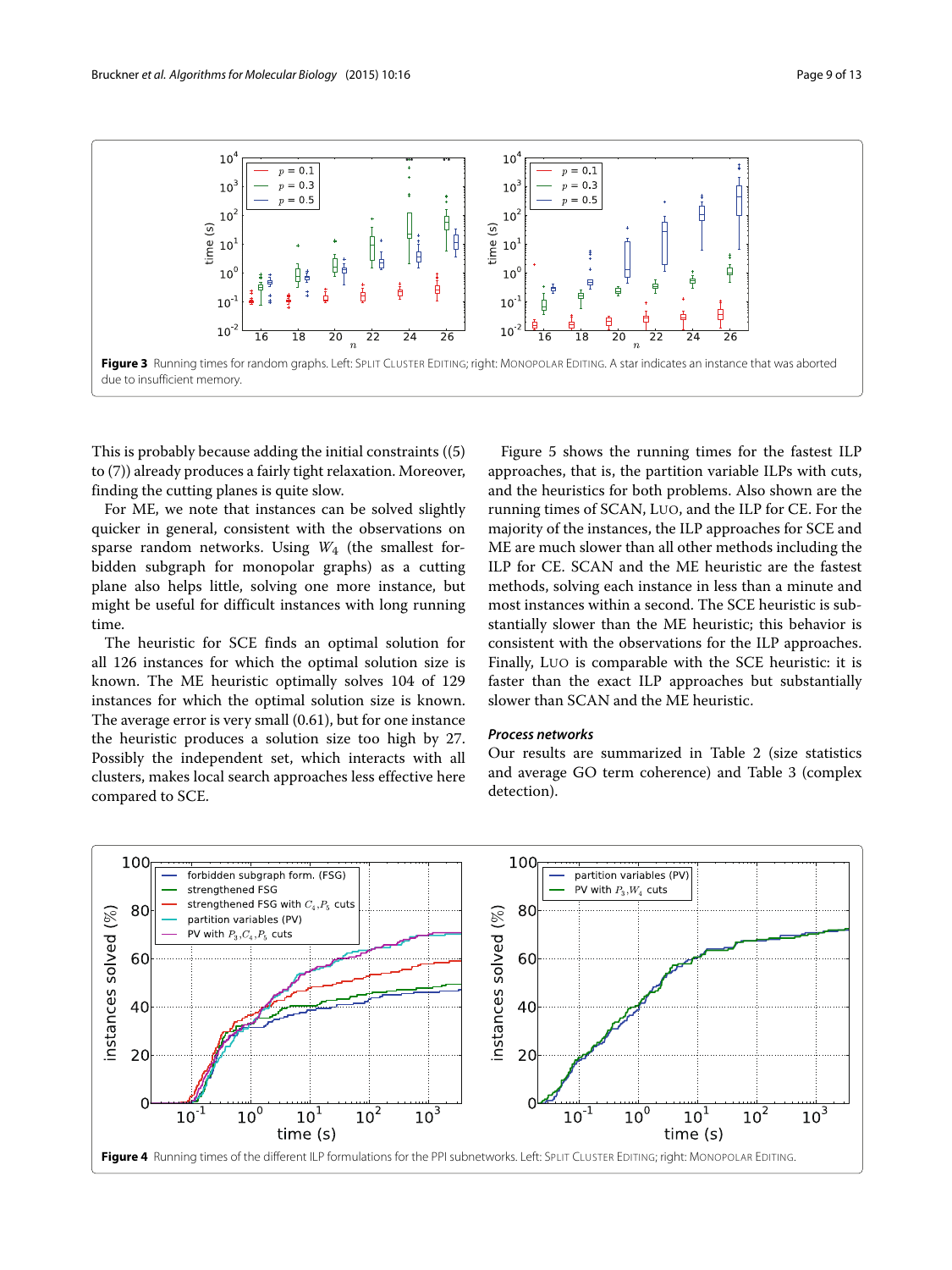

<span id="page-9-0"></span>**Running times and objective function.** For SCE, the ILP approach failed to solve the cell cycle and transcription network, and for ME, it failed to solve the transcription network, with CPLEX running out of memory in each case. Thus, consistent with the previous types of instances, the theoretically harder ME problem was easier to solve in practice. This could be explained by the fact that the number *k* of necessary modifications is much lower, which could reduce the size of the branchand-bound tree. For two of the three optimally solved instances, the heuristic finds the optimal solution within one minute. For the third instance (ME transcription) it finds the optimal solution only after several hours; after one minute, it is 2.9% too large. This indicates the heuristic gives good results, and in the following, we use the heuristic solution for the three instances not solvable by ILP. From experiments with other networks, we conjecture that the heuristic SCE solutions are optimal; we are less sure about the heuristic solutions for ME.

As for the PPI subnetworks, the SCAN algorithm runs very fast, finishing within seconds on all three networks; the LUO algorithm is considerably slower as it needs

several minutes on the translation network. CE is again slower than LUO but still considerably faster than SCE and ME.

**Cluster statistics and GO term coherence.** Table [2](#page-9-1) gives an overview of the number and average sizes of the output clusters and of their average GO term coherence in core and periphery. We say that a cluster is *nontrivial* if it has at least three vertices and at least two core vertices. We describe the results for the cell cycle network in more detail since the results here are the most representative of the three networks. Then, we summarize our findings for the transcription and translation network.

The SCE solution identifies 14 nontrivial clusters; all other clusters are singletons. Only for one of the 14 nontrivial clusters, the GO term coherence is lower in the core than in the periphery (for two clusters the scoring tool does not return a result, four clusters have empty peripheries). This is in line with the hypothesis that cores have higher GO term coherence than peripheries.

The ME result contains more nontrivial clusters than SCE (24). Compared to SCE, clusters have on average about the same size, but a slightly smaller core and a slightly larger periphery (recall that a periphery vertex may occur in more than one cluster). The average coherence in the cores is 0.58, lower than for SCE (0.64), this might be due to the fact that the cores are smaller for ME. On average, coherence in the periphery is much lower than in the cores, but for six clusters it is higher than in the core.

SCAN identifies 7 hubs and 41 outliers, which then comprise the periphery. There are even more nontrivial clusters than for ME. Clusters are smaller than for SCE or ME, in particular the periphery has on average only 4.4 vertices as opposed to 7.3 for SCE or 9.8 for ME. Coherence on cores is similar to SCE and ME, and also lower for the periphery.

LUO outputs only large clusters (this is true for all subnetworks we tested). For the cell cycle network, 16 clusters are identified, each having at least 5 proteins in the cores, and 3 in the periphery, and the largest having 15 proteins in the core and 126 in the periphery (for SCE, one cluster

**Table 2 Solution statistics and average GO term coherence for the process networks**

<span id="page-9-1"></span>

|             | Cell-cycle |       |     |                  |       |       |       | Transcription |      |                |                          |                   |      | <b>Translation</b> |            |       |      |                |        |           |        |
|-------------|------------|-------|-----|------------------|-------|-------|-------|---------------|------|----------------|--------------------------|-------------------|------|--------------------|------------|-------|------|----------------|--------|-----------|--------|
|             |            | k K c |     | $\boldsymbol{p}$ | $c_t$ | $c_c$ | $c_p$ | к К с р       |      |                |                          | $c_t$ $c_c$ $c_p$ |      |                    |            | k K c |      | $\bar{p}$      | $c_t$  | $c_c$     | $c_p$  |
| SCE.        | -321       | 14    | - 5 |                  | 0.60  | 0.64  | 0.40  | 273           |      |                |                          | 14 6 6 0.54       | 0.56 | 0.57               | 308        | 6 13  |      | - 14           | 0.70   | 0.73      | - 0.69 |
| MF.         | -126       | - 24  | - 3 | -9               | 0.45  | 0.57  | 0.40  | 106           | 26 3 |                | $7\overline{ }$          | 0.50              | 0.60 | 0.54               | 240        | $-11$ |      | 8 12           | 0.59   | 0.61      | 0.54   |
| <b>SCAN</b> |            | $-28$ | - 5 | $\overline{4}$   | 0.41  | 0.62  | 0.34  | $-29$         |      | $\overline{4}$ | $\overline{\phantom{a}}$ | 0.48              | 0.59 |                    | $0.47 - 5$ |       | - 30 | $\overline{4}$ | 0.66   | 0.66 0.76 |        |
| Luo         |            | $-16$ | - 9 | -63              | 0.34  | 0.50  | 0.31  | $-12$         |      | - 8            | 41                       | 0.40              | 0.52 | 0.38               | $- 4 24$   |       |      | 24             | 0.72   | 0.84      | 0.67   |
| CF.         | 461        | -28   | 4   |                  | 0.51  | 0.51  | 0.38  | 392           | 28 4 |                | $\sim$ 1                 | 0.56              | 0.57 | 0.68               | 937        | 10    | - 11 |                | 4 0.71 | 0.73      | 0.71   |

Here, *k* is the number of edge modifications, *K* is the number of nontrivial clusters,  $\bar{c}$  and  $\bar{p}$  are the average size of the core and periphery in a nontrivial cluster, respectively, and *ct*, *cc*, and *cp* are the average coherence within the cluster, core, and periphery, respectively.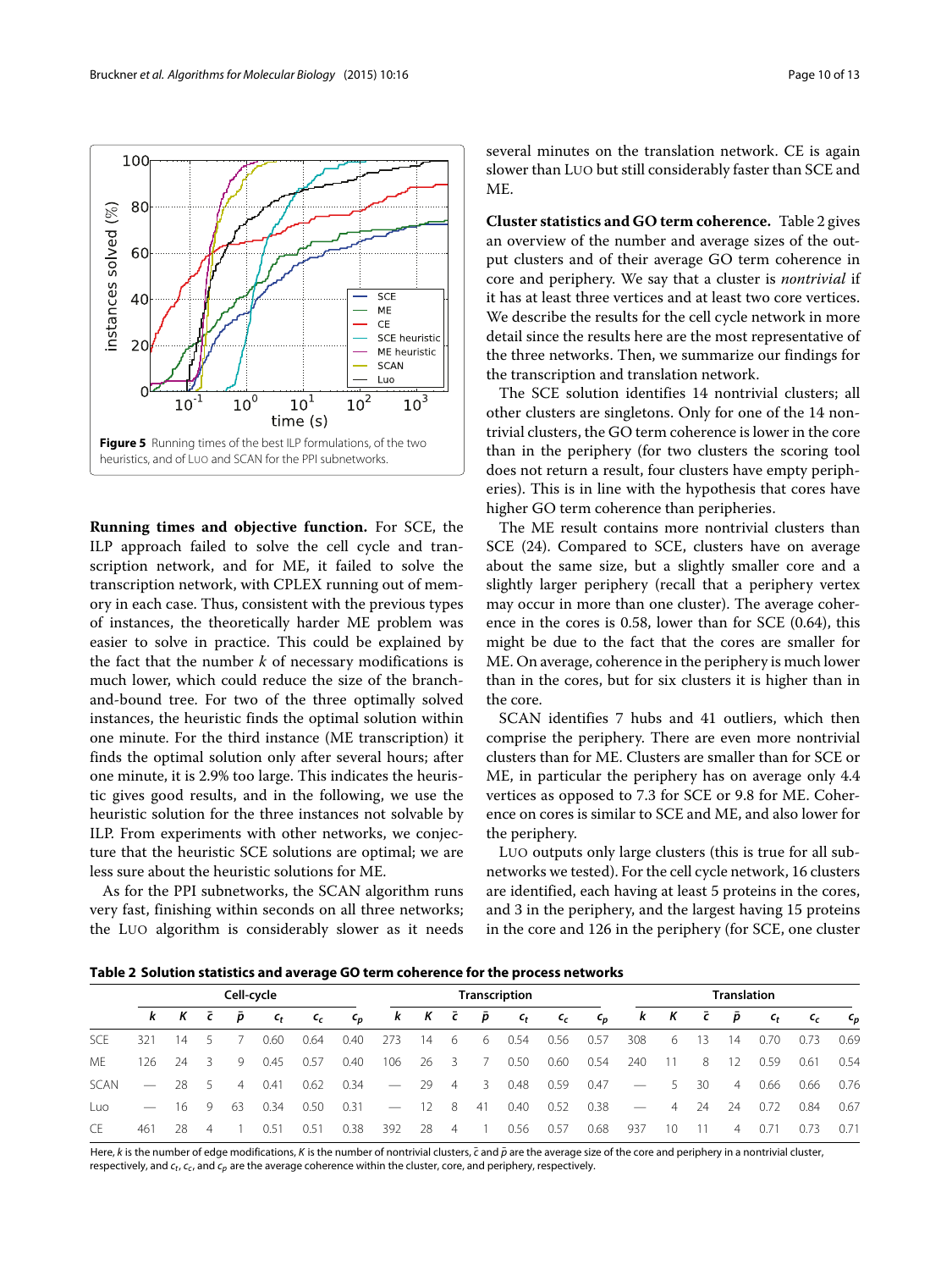| Table 3 Complex detection statistics for the process networks |
|---------------------------------------------------------------|
|---------------------------------------------------------------|

<span id="page-10-0"></span>

|             |                |                   | Cell-cycle         |                    | <b>Transcription</b> |                   |                   |                    |   | <b>Translation</b> |                   |                    |  |  |
|-------------|----------------|-------------------|--------------------|--------------------|----------------------|-------------------|-------------------|--------------------|---|--------------------|-------------------|--------------------|--|--|
|             | D              | core <sub>%</sub> | comp <sub>06</sub> | extra <sub>%</sub> | D                    | core <sub>%</sub> | comp <sub>%</sub> | extra <sub>%</sub> | D | core <sub>%</sub>  | comp <sub>0</sub> | extra <sub>%</sub> |  |  |
| <b>SCE</b>  | $\overline{4}$ | 93/100            | 100/100            | 71/67              | 8                    | 87/88             | 100/100           | 73/85              | 4 | 89/100             | 96/96             | 50/50              |  |  |
| ME          | Ь              | 89/100            | 99/100             | 90/89              |                      | 89/100            | 93/100            | 76/79              | 4 | 89/100             | 95/96             | 55/64              |  |  |
| <b>SCAN</b> | 4              | 87/91             | 98/100             | 100/100            | 8                    | 81/84             | 100/100           | 96/100             | 0 | —/—                | —/—               | $-\prime$ $-$      |  |  |
| Luo         | C              | 76/81             | 100/100            | 100/100            | 6                    | 89/87             | 100/100           | 100/100            | 4 | 84/92              | 96/96             | 72/73              |  |  |
| CE.         | Ь              | 80/87             | 94/100             | 40/0               | 9                    | 87/91             | 94/100            | 89/100             | 4 | 84/92              | 90/94             | 55/60              |  |  |

Here, *D* is the number of detected complexes, core<sub>%</sub> is among the detected complexes the mean/median percentage of core vertices that are in this complex, comp<sub>%</sub> is the mean/median percentage of complex proteins that are in the cluster, and extra $\omega$  is the mean/median percentage of periphery proteins that are not in the cluster.

has 10 proteins in the core and 56 in the periphery, and all other clusters for the three other methods have cores of at most 16 and peripheries of at most 30 vertices). The cores have much lower coherence on average than the other methods, but again coherence in the periphery is even lower.

CE outputs many nontrivial clusters, on average the cores and periphery are smaller than for SCE and ME. The average coherence is lower than for SCE and ME, but again the average coherence is higher in the core than in the periphery.

We now describe the results for the transcription network. Again, ME outputs the smallest cores, followed by SCAN and CE. LUO again finds the largest cores and also the largest peripheries. Concerning GO term analysis, we see a similar pattern here that LUO has worse coherence. The average core coherence is the highest for ME and, unlike CE and SCE, the average coherence is higher in the cores than in the periphery for ME.

In the translation network, ME outputs the most nontrivial clusters, followed by CE and SCE. SCAN and LUO output the fewest nontrivial clusters (5 and 4, respectively). LUO has the best coherence values here. The average coherence is higher for CE than for ME but the difference between the average core and periphery coherence is less pronounced in CE than in ME.

**Complex detection.** Table [3](#page-10-0) gives an overview of the number of detected complexes. Again, we describe the results for the cell cycle network in more detail and then summarize our findings for the transcription and translation network.

Following our hypothesis, we say that a complex is *detected* by a cluster if at least 50% of the core belongs to the complex and at least 50% of the complex belongs to the cluster. Out of the seven complexes, three are detected without any error (anaphase-promoting, DASH, and Far3p/Far7p/Far8p/Far9p/Far10p/Far11p complex), and one (Mcm2-7) is detected with an error of two additional proteins in the core that are not in the complex. The periphery contains between one and eight extra proteins that are not in the complex (which is allowed by our hypothesis).

ME detects the same complexes as SCE, and additionally the mitotic checkpoint complex. For the anaphasepromoting complex, it misses one protein; all other complexes are detected without error.

SCAN detects almost the same complexes as ME (it misses the Mcm2-7 complex). It also has slightly more errors, for example having three extra protein in the core for the anaphase-promoting complex plus one missing. LUO detects the same complexes as ME without missing any complex proteins but it also finds more extra vertices in the cores. CE detects the same clusters as ME with a slightly higher number of missed complex proteins and extra core proteins.

In the transcription network, the ME method comes out a clear winner: it detects all 11 complexes and has fewer errors than the other methods. CE detects more complexes than SCAN and SCE; LUO detects only 6 complexes for this network.

In the translation network, SCE, ME, LUO, and CE detect the same four complexes. The SCAN algorithm does not seem to deal well with this network, since it does not detect any complex. LUO finds only four nontrivial clusters, corresponding to the four complexes also detected by SCE and ME; this might also explain why it has the best coherence values here.

# **Conclusions**

# **Experiment evaluation**

The coherence values for cores and peripheries indicate that a division of clusters into core and periphery makes sense. Under the assumption that cores should be more coherent than peripheries, ME and LUO do best with respect to separating cores from periphery.

In detecting complexes, the ME method does best (20 detected), followed by CE (18), followed by SCE and LUO (15 each), and finally SCAN (12). This indicates that the model that peripheries are shared is superior (note that in CE the size-1 clusters are also a shared periphery). One advantage of ME compared to CE is that the cores are smaller and thus contain fewer extra proteins which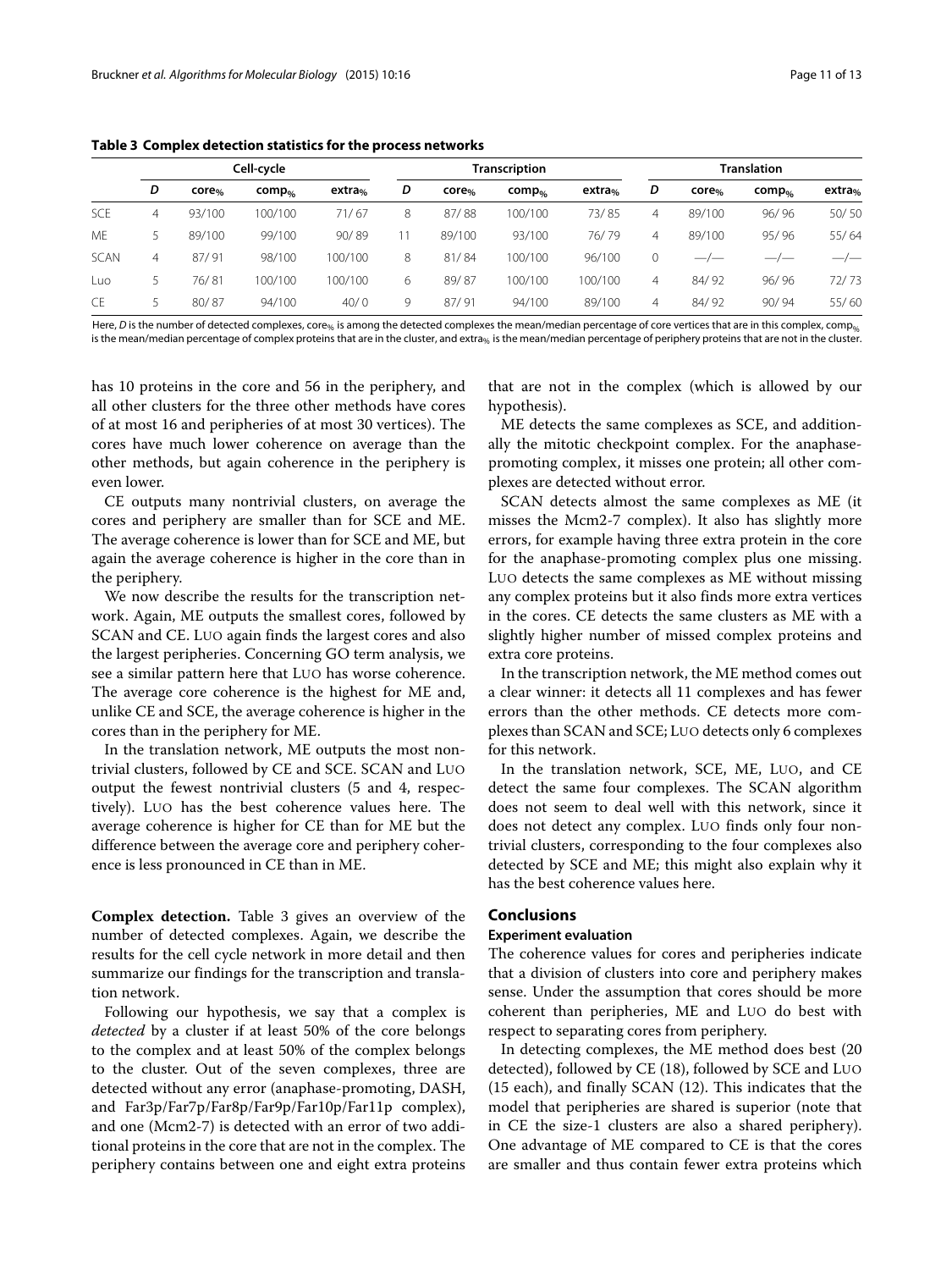are not in the complex. Note that when comparing the number of detected complexes, then SCE is at a disadvantage, since it can use each protein as periphery only once, while having large peripheries makes it easier to count a complex as detected. One approach here could be to consider clusters of size one as shared periphery (as we did for CE). The graph modification-based methods showed a more consistent behavior across the three test networks than LUO (which performs not so well on the transcription network) and SCAN (which performs not so well on the translation network).

A further notable difference between the algorithms is that LUO outputs much larger peripheries for each cluster. Thus, the peripheries of the detected complexes contain many proteins which are not known to be in the complex (by our initial hypothesis, these extra proteins are not necessarily errors). The other four methods are much more conservative in this regard.

# **Outlook**

Concerning the theoretical analysis of SPLIT CLUSTER EDITING the following questions are open: Is SPLIT CLUS-TER EDITING amenable to parameterized data reduction? That is, does SPLIT CLUSTER EDITING admit a polynomial-time reduction to a polynomial-size problem kernel (see [\[18\]](#page-12-9) for a definition of problem kernel)? Does SPLIT CLUSTER EDITING admit a constant-factor approximation? It would be also interesting to study the SPLIT CLUSTER DELETION problem in which only edge deletions are allowed to transform the input graph into a split cluster graph. This variant is also NP-hard by a reduction that is similar to the one presented for SPLIT CLUSTER EDITING.

For MONOPOLAR EDITING it would be interesting to obtain any tractability results, for example by considering combinations of parameters. A first step here could be to study the problem of recognizing monopolar graphs more closely.

There are many further variants of our models that could possibly yield better biological results or have algorithmic advantages. For instance, one could restrict the cores to have a certain minimum size. Also, instead of using split graphs as a core–periphery model, one could resort to dense split graphs [\[10\]](#page-12-1) in which every periphery vertex is adjacent to all core vertices. Finally, one could allow some limited amount of interaction between periphery vertices.

Further evaluation of the biological properties of the computed core–periphery structures seems also worthwhile. For example, it would be interesting to examine the peripheries more closely in order to determine whether SPLIT CLUSTER EDITING and MONOPOLAR EDITING are too conservative when determining the periphery of a cluster. Finally, one could explore the biological properties of those clusters that were identified by SPLIT CLUSTER EDITING or MONOPOLAR EDITING but that do not correspond to known protein complexes from the CYC2008 database (all output clusters are listed in the Additional file [1:](#page-11-8) Supplemental material).

# **Endnote**

<sup>a</sup>To determine the protein subsets corresponding to each process, we queried BioMart [\[40\]](#page-12-31) for all yeast genes annotated with the relevant GO terms: GO:0007049 (cell cycle), GO:0006412 (translation), and GO:0006351 (DNA-templated transcription). Note that this gives somewhat different results than using the SGD GO annotations.

# **Additional file**

<span id="page-11-8"></span>**[Additional file 1:](http://www.almob.org/2014/content/supplementary/s13015-015-0043-7-s1.zip) Supplemental material.** This file contains the source code of the programs that generate the CPLEX ILPs, our input data (the three process networks), and our output clusters. All files are readable as plain text files.

## **Competing interests**

The authors declare that they have no competing interests.

#### **Authors' contributions**

SB conceived the model and developed it with the other authors. Methods and experiments were jointly developed, and FH did the implementation. All authors read and approved the final manuscript.

#### **Acknowledgments**

An extended abstract of this article appeared in the Proceedings of the 14th Workshop on Algorithms in Bioinformatics (WABI '14), volume 8701 of LNCS, Springer, pages 340–351.

#### **Author details**

<sup>1</sup> International Max Planck Research School for Computational Biology and Scientific Computing, Ihnestr. 63-73, 14195 Berlin, Germany. <sup>2</sup>Institut für Softwaretechnik und Theoretische Informatik, TU Berlin, Ernst-Reuter-Platz 7, 10587 Berlin, Germany.

# Received: 23 December 2014 Accepted: 31 March 2015 Published online: 02 May 2015

#### **References**

- <span id="page-11-0"></span>1. Spirin V, Mirny LA. Protein complexes and functional modules in molecular networks. PNAS. 2003;100(21):12123–8.
- <span id="page-11-1"></span>2. Gavin A-C, Aloy P, Grandi P, Krause R, Boesche M, Marzioch M, et al. Proteome survey reveals modularity of the yeast cell machinery. Nature. 2006;440(7084):631–6.
- <span id="page-11-2"></span>3. Luo F, Li B, Wan X-F, Scheuermann R. Core and periphery structures in protein interaction networks. BMC Bioinformatics. 2009;10(Suppl 4):8.
- <span id="page-11-4"></span>4. Leung HC, Xiang Q, Yiu S-M, Chin FY. Predicting protein complexes from PPI data: a core-attachment approach. J Comput Biol. 2009;16(2):133–44.
- <span id="page-11-3"></span>5. Wu M, Li X, Kwoh C-K, Ng S-K. A core-attachment based method to detect protein complexes in PPI networks. BMC Bioinformatics. 2009;10(1):169.
- <span id="page-11-5"></span>6. Ben-Dor A, Shamir R, Yakhini Z. Clustering gene expression patterns. J Comput Biol. 1999;6(3-4):281–97.
- <span id="page-11-6"></span>7. Shamir R, Sharan R, Tsur D. Cluster graph modification problems. Discrete Appl Math. 2004;144(1–2):173–82.
- <span id="page-11-7"></span>8. Böcker S, Briesemeister S, Klau GW. Exact algorithms for cluster editing: Evaluation and experiments. Algorithmica. 2011;60(2):316–34.